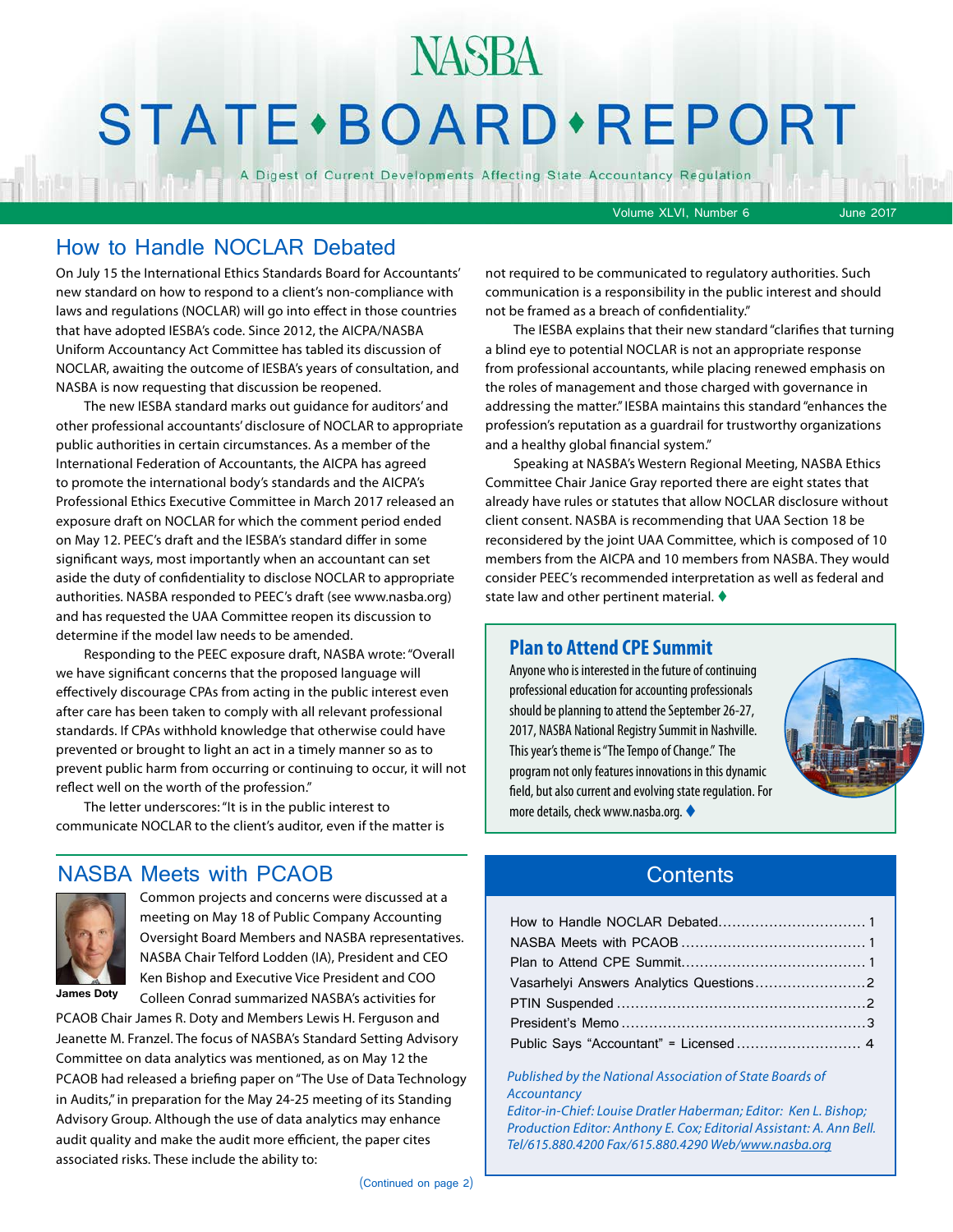#### <span id="page-1-0"></span>Vasarhelyi Answers Analytics Questions



Today's accounting students are being shown videos that portray data analytics as a tool for current and future practice, but such practices have been a long time in coming for Dr. Miklos A. Vasarhelyi, director of the Rutgers Accounting Research Center, who started on "big data" projects for Bell Labs in 1986. Speaking with Regulatory Response Committee Chair W. Michael Fritz (OH) and Standard Setting Committee Chair Catherine

**Miklos Vasarhelyi**

R. Allen (NY) during a panel session at the Western Regional Meeting, Dr. Vasarhelyi explained that data analytics improves the way auditors are assuring a measurement that someone else has given them. In every stage of the audit process there can be visualization that clearly shows the outliers.

Dr. Vasarhelyi believes the skills that students need to bring to auditing are very different from what they needed earlier. "In the age of Google, what do we need to remember?" he asked. "We need to rethink the basis of what we have to memorize and what skills students need. I think we should rethink the required curriculum." Although he has made the suggestion that data analytics be included in the Uniform CPA Examination, he reported that the suggestion has been turned down because it is not being taught in the accounting

programs. "We have to think what we will need in 2020-2030," he commented.

Information about data analytics is readily available, Dr. Vasarhelyi pointed out. Not only are there currently more than 20 dissertations being done on advanced work in data analytics, but he suggested, "Just go to YouTube or the Rutgers website and there is information for your use. Just type in 'data analytics'." The International Auditing and Assurance Standards Board has appointed Dr. Vasarhelyi to its recently established Data Analytics Project Advisory Panel.

Many groups are considering data analytics, Ms. Allen said, as well as the NASBA Standards Setting Advisory Committee and the Public Company Accounting Oversight Board. The AICPA will be releasing an audit guide in August for those who do not have significant information on the field. NASBA Director-at-Large Richard Reisig (MT), a member of the Auditing Standards Board, said he believes the new guide will be a good starter document. While some Accountancy Boards are concerned that they are not ready to assess audit failure in this new environment, Mr. Reisig said, "We still have the tools to monitor CPAs. They still need appropriate audit evidence."

"The nature of evidence is changing," Dr. Vasarhelyi stated. "If you see a surge in product complaints on social media – something is wrong. Also non-GAAP data now exists that never did before, and that helps the work. But it changes the competencies needed." $\blacklozenge$ 

#### PTIN Suspended

Although the US District Court for the District of Columbia on June 1 determined the Internal Revenue Service has the authority to require the use of a Preparer Tax Identification Number (PTIN), it enjoined the IRS from charging a user fee for issuing or renewing PTINs. Consequently, the IRS has suspended PTIN registration and renewal. The IRS is now working with the Department of Justice to consider how to proceed and is advising those who prepare taxes to see the Tax Pros page on www.irs.gov.

Does this mean that no regulation of non-licensed preparers can be anticipated in the near future? President Donald J. Trump's budget for fiscal year 2018, released on May 23, includes a line for "increase oversight of paid tax return preparers." For 2017 nothing is budgeted, but starting in 2018 it goes up to \$12,000,000 and in 2019 to \$18,000,000, with continuing increases each year through 2027. However, the same budget includes in its overview the President's aim to lay "a new foundation of restraint that limits Government regulation and intrusion."

NASBA has participated in this issue by filing an amicus brief in the *AICPA* v. *IRS* suit in

February. The amicus's concern was "about a new official credential being potentially equated in consumers' minds with state-licensed professionals." $\blacklozenge$ 

#### NASBA Meets with PCAOB (Continued from page 1)

- effectively capture data from different client systems;
- validate completeness and accuracy of data and produce audit evidence;
- maintain security of client data; develop competencies within the firm to use data analytic tools;
- maintain quality control over the development and use of data analytic tools;
- and avoid over-reliance on data analytic tools.

The increasing use of technology has raised new issues for regulators trying to perform effective oversight and enforcement, both the NASBA and PCAOB meeting attendees agreed.

While there has been some exchange of information among groups studying data analytics, the field is moving fast, and firms do not want to supply details that potentially could benefit other

firms. However, the CPA firms' greatest competition is coming from Silicon Valley, not other firms, many said. Tools are being developed by IT firms that can give good assurance, and much of the software is client-based, not CPA-based.

President Bishop and Chair Doty agreed to cooperate on assessing the impact of data analytics on regulation and will share information in that regard. Chair Doty affirmed that NASBA should be folded into the PCAOB's ongoing research.

Besides both NASBA and PCAOB studying data analytics, in December 2016, the PCAOB added NOCLAR to its research agenda. The staff is exploring whether there is a need for changes to AS 2405, *Illegal Acts by Clients*, to improve direction to auditors as to their responsibilities with respect to illegal acts. At the May meeting, it was agreed that NASBA will be talking to PCAOB staff studying this topic too.  $\blacklozenge$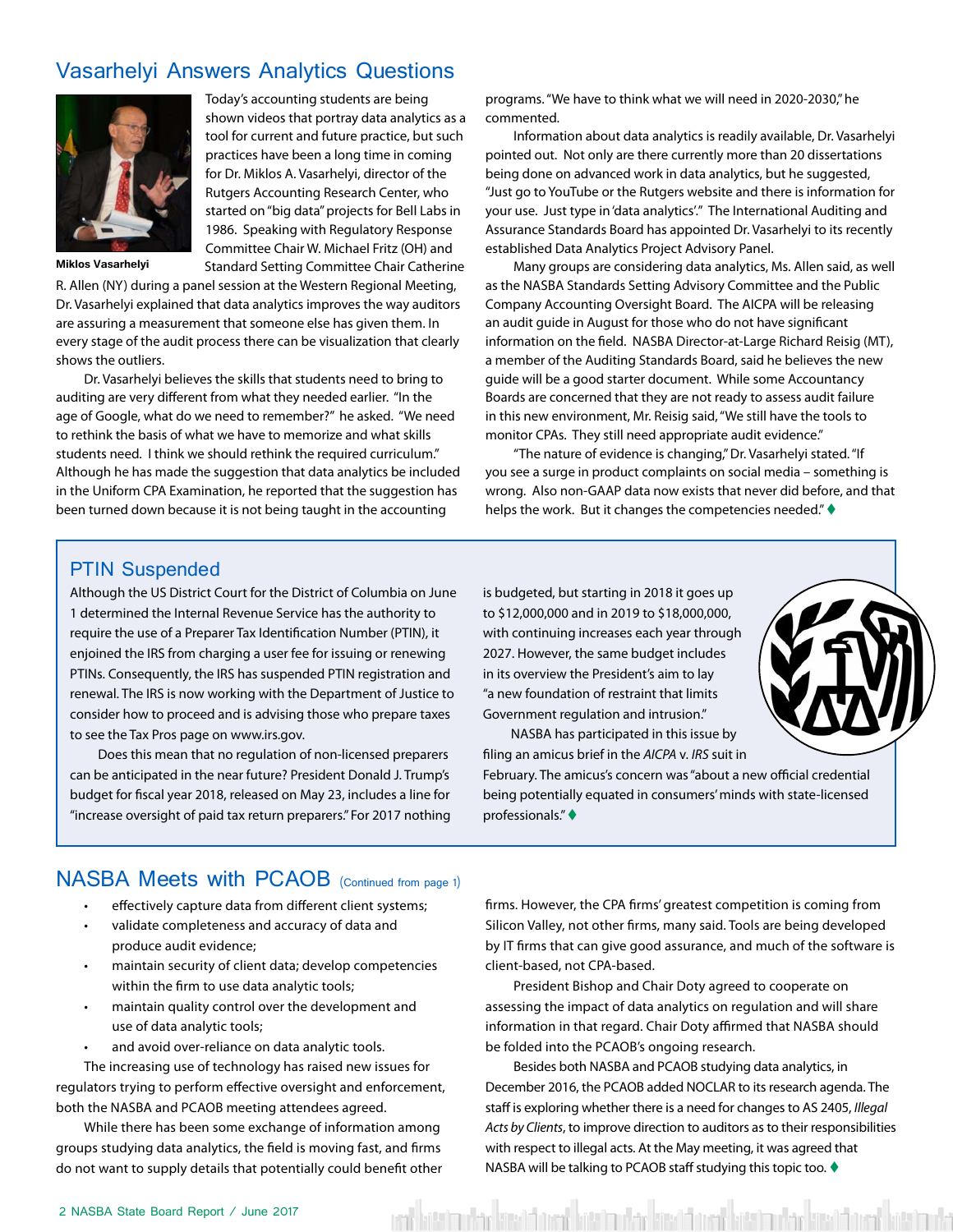# PRESIDENT'S MEMO

## **The Demise of the Certified Public Accountant**

The demise of the Certified Public Accountant? What? Hopefully the title caught your attention. Before you begin thinking that the NASBA President has gone completely off the ranch, let me assure you that I do not believe that the Certified Public Accountant credential is in harm's way and I certainly don't believe its demise is eminent. In fact, I believe that the U.S. Certified Public Accountant brand is among the world's most recognized and trusted credentials. So why the *Memo* title?

In the past year, I have been hearing more and more rhetoric about how less students are planning to become Certified Public Accountants, how Certified Public Accounting firms are hiring fewer Certified Public Accountants, how the number of licensed Certified Public Accountants is shrinking, and how the need for Certified Public Accountants in the future will be diminished. Recently I have even heard predictions that future Certified Public Accountants will not be providing tax or advisory services and possibly not even financial audits but will be limited to some new higher level of services. Finally, some have concluded (and possibly hope) that because of the predicted decline of the Certified Public Accountant profession, the State Board of Accountancy regulatory system may no longer be needed.



**Ken L. Bishop President & CEO**

More worrisome to me is that this negative conversation and these gloomy predictions are not coming from associations that typically advocate for non-Certified Public Accountants, but from those that have historically focused on the value, promotion and protection of the Certified Public Accountant credential, CPA.

I have been thinking about this for a while and finally decided to bring it into the bright light of day. As I travel around the country, I am hearing from an increasing number of Certified Public Accountants that they are confused, frustrated and angered by what appears to many to be an abandonment and dilution of the value of the Certified Public Accountant credential by those they feel should be supporting them. As I have written previously and stated publicly, I believe that a strong and vital Certified Public Accountant profession is a critical element of public protection. Ignoring or accepting the rhetoric of demise could shake public confidence and dissuade students from seeking to become Certified Public Accountants, which conflicts with the State Boards' duty to protect the public. I feel it is important that our members and stakeholders know that I share their concerns.

As to the naysayers, NASBA's Accountancy Licensee Database gives us the ability to monitor the number of Certified Public Accountants (over 650,000), which is historically high. Accounting programs in colleges and universities are full. Even with the normal disruption of candidate flow that accompanies changes to the licensing examination as occurred this year, we continue to see strong numbers of test takers. Firms are hiring accounting graduates in record numbers and are constantly pursuing more qualified candidates who have passed the licensing examination. We will have to compete with other professions for candidates in the smaller current generation; however, if we refrain from buying into potentially self-fulfilling and damaging prophecies, the future looks bright.

At last year's Annual Meeting I stated that the accounting profession will change more in the next five years than it has in the last 40 years, and that technology will play an increasing role. I hope I made it clear that this is a positive transition. The need for a technologysavvy accounting profession will be critical in an increasingly complex world of electronic commerce, Bitcoin and Block Chain. We should be considering and discussing how education, experience and the licensing examination need to keep pace with the changing accounting environment. It is critical that we are sending the right signals by communicating that there are great opportunities for current and future Certified Public Accountants, rather than forecasting the profession's demise. I recently heard Dr. Miklos Vasarhelyi, Director of the Rutgers Accounting Research Center and an expert on data analytics, tell a story about how a student of his asked if because of technology and the use of data analytics, should he be worried about becoming a Certified Public Accountant. Dr. Vasarhelyi responded that "the opportunities have never been greater." In fact, a whole new type of student may seek the profession because of the technological opportunities.

As my old Grampa Wilson used to say, I hope this *Memo* "knocks the bubble off center," and that it provokes some thought and conversations. I have purposely used "Certified Public Accountant," rather than "CPA" throughout the *Memo*. This is for clarity. It seems that some organizations are now purposely removing the term "Certified Public Accountant" from their titles, business cards, PowerPoint presentations and published materials, and replacing it with other words that use the same acronym. There is irony in seeing accountants in other countries move to use the acronym CPA because of the brand's established value in the global financial marketplace at the same time we hear folks questioning its future relevance.

As most of you know, I am not a Certified Public Accountant, but an old cop. However, I could not be prouder of the Certified Public Accountant profession that does so much to ensure the financial integrity of the U.S. I hope you also know that I am not a "bomb thrower" and I am very cautious about implying criticism of others, particularly our friends. But, as I hear the crescendo of concerns being raised by State Board members, societies, firms and others, I feel compelled to opine….and as an old cop, I cannot help wondering what the motive is for those who seem to be forecasting the demise of this honored credential and who no longer proudly display "Certified Public Accountant."

*Semper ad meliora (Always toward better things).*

Jen L. Bohop

*— Ken L. Bishop President & CEO*